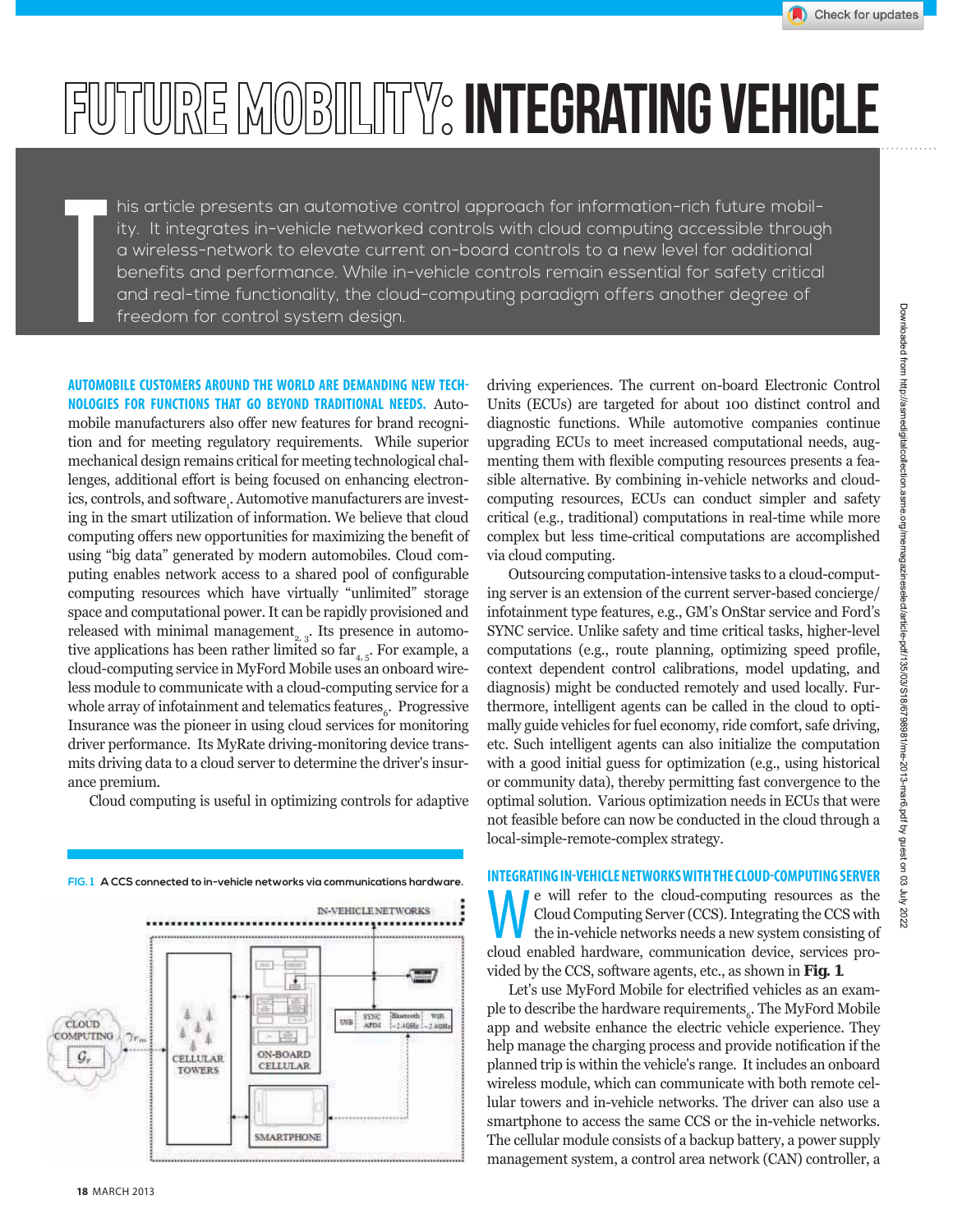## CONTROL WITH CLOUD COMPUTING By Dimitar Filev, Jianbo Lu and Davor Hrovat

**FIG. 2 Diagram of in-vehicle networks augmented with the remote cloud computations - modules and signals:**   $A$ ,  $S$ , and  $C$  -collections of all vehicle actuators, sensors, and controllers;  $\mathcal{P}$  - a vehicle as a generic plant;  $\mathcal{D}$  - a driver,  $\mathcal{R}$  - reference set-points;  $\Delta {\cal C}_l$  and  $\Delta {\cal R}_l$  - incremental controls **and reference set-points operating based on local vehicle**  measurements;  $\Delta \mathcal{C}_{T}$  and  $\Delta \mathcal{C}_{T}$ - incremental controls and **set-points operating based on both local and cloud information; - wireless communication device;** *a* **,***d* **- A/D and D/A converters; - the collection of all the arbitration operations among**  different control signals; <sup>u</sup>C<sub>k</sub>-digital control signal generated from the controller  $c; u_D$  - driver's control commands that are influenced by unknown information  $y_D$  observed by the driver;  $y_A$ -sensor measurements at the actuators,  $y_k$  digital sensor measurements;  $r_k$  - reference signal.



subscriber identity module (SIM) card, a 2.5G Hz global system for mobile (GSM) communications circuit block, and a global positioning system (GPS) antenna (optional). Several functions have been implemented, including: estimating state of charge, programming vehicle charging, using location-based services, receiving alerts if the vehicle isn't charging or its charging status has changed, remotely locking or unlocking doors, downloading personalized information, etc.

To actively reduce the wireless load and storage usage, the communication between the in-vehicle networks and the CCS cannot be conducted continuously using bi-directional data flow with the same high sampling rate as in-vehicle networks. It should be performed in a controlled manner to reflect the on-demand nature of the application and to assure communication integrity. Precautions are required in integrating remote data with local data. Typically remote data are not used in highly dynamic and safety-critical applications, but are used for slowly time-varying processes, where the delay effect is negligible. For example, road slope changes relatively slow and a several second time delay in remote data will not cause significant error in road slope related computations.

The CCS entrusts remote services with a user's data, software, and computation. Its most relevant cloud-computing architecture is Software as a Service (SaaS) where vehicles can access the software in CCS and the vehicle's electronics does not need to manage the cloud infrastructure on which the application software is running. While the in-vehicle software has a standard architecture<sub>z</sub>, its integration with the cloud computing software over the wireless network is still an open question<sub>o</sub>. An agentbased architecture for networked control systems is proposed in that can be applied to integrating in-vehicle networks with the CCS. The agent-based approach is appealing in that the algorithms and software associated with the agents can be run ondemand and called by many users as needed, while in ECUs, the

software is fixed. The agent-based approach leads to a clear shift from previous proprietary systems to modular systems $_3$ .

The other relevant architecture includes storage as a service where the states related to the vehicle, the driver, and the driving conditions are all categorized, summarized, and stored under the appropriate labels in the CCS. They can be accessed by the host vehicle anywhere and anytime. They can also be accessed by the CCS's supervisory agents to assemble community states that summarize the historical and current states of multiple vehicles.

**Fig. 2** shows a sketch of the integration. **W** is the communication device, connecting in-vehicle networks and the CCS. The collection of data storage, data processing, computing, and software units in the CCS is denoted as **G<sup>r</sup>** which generates remote signals that can be packed and sent to  $\Delta C$  and  $\Delta R$  . Similarly, data processed in  $\Delta C$  and  $\Delta R$  can be sent to  $G$ . The architecture of the integrated system involves the complexity of in-vehicle networks and **G<sup>r</sup>** , and can be summarized as follows:

• local-simple-remote-simple: simple computations in ECUs and **G<sup>r</sup>** data utilization for enhancing local computations

 $\bullet$  local-simple-remote-complex (LSRC): simple computations in ECUs and complex computations in **G<sup>r</sup>**

 $\bullet$  **local-complex-remote-simple:** complex computations compatible with ECUs' capability and **G<sup>r</sup>** data utilization for enhancing local computations

• local-complex-remote-complex: complex computations compatible with ECUs' capability and even-more resourcedemanding computations in **G<sup>r</sup>**

We envision three main types of cloud-computing agents: state estimation, supervisory control, and crowdsourcing agents, for automotive applications. The *state estimation agents* extend the ability of the on-board system to estimate variables that are not directly measured. The *supervisory control agents* execute broad tasks that require intensive computational resources, e.g.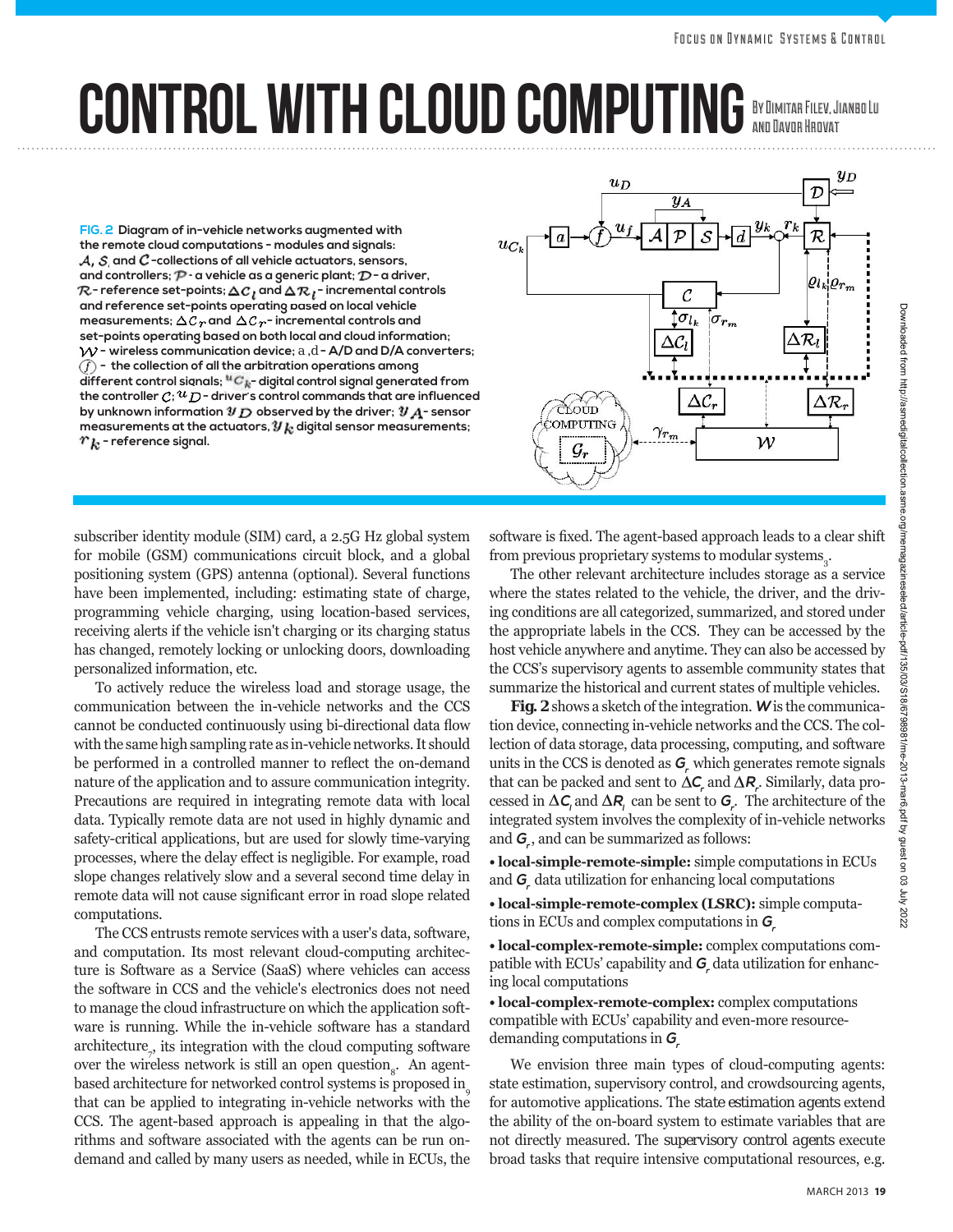learning models of driver and vehicle, conducting constrained optimization, calibrating control algorithms in real-time, etc. The *crowdsourcing agents* gather and summarize data from multiple vehicles, and fuse the data with other web enabled information sources.

#### **STATE ESTIMATION AGENTS**

**I** n this section, we address estimating states/conditions using cloud computing agents including state estimation (cloud as sensor), vehicle health monitoring (cloud as storage), driver's state in ECUs and generating an evolving driver model in **G<sup>r</sup>** (cloud as computer and storage).

#### **Cloud Based State Estimator**

State estimation from limited sensor measurements is usually conducted using Kalman filters<sub>10</sub>. Since wireless network and in-vehicle networks have different time delays (large vs. small), data sampling rates (slow vs. fast) and reliability characteristics (lossy vs. lossless), the traditional Kalman filter needs to be modified. For lossy networks, reference<sub>tre</sub> provides a good survey on state estimation, closed-loop stability, and controller synthesis with sampling, delay, and packet dropouts. In order to deal with the loss of remote data, Kalman filter updating is conducted through the following strategy: when local data is reliable, the Kalman filtering is conducted solely based on local data; when remote and local data are both reliably available, the Kalman filtering is conducted by switching from local data to remote data upon the arrival of remote data, and then switching back to local data when the system is waiting for arrival of the next remote data; when both local and remote data are not reliably available, the Kalman filtering is completely turned off and a dead reckoning scheme is used.

#### **Cloud Based Vehicle Health Monitoring**

An anomaly in a car can start from a weak part, such as a *defect* in its subsystem. If the defect breaks down, the subsystem has a *fault*. Although a careful inspection can reveal the fault, the driver might not be aware of it while driving. The fault puts the subsystem into an *error* state, which may not be noticed by the driver unless there is an error indicator. The error state can lead the subsystem to *malfunction*, which further causes performance *degradation*. The degradation eventually causes the subsystem to *fail* to act properly or perform as anticipated. A system is said to be healthy if it is free from any defect, fault, error, malfunction, degradation, and failure. *Health monitoring* is a means of using electronics to detect anomalous states before failure occurs. Controlled systems (e.g., drivertrain, powertrain, and brake controls) each have their own health monitoring system. They can directly detect any or a combination of defects, faults, errors, and malfunctions using dedicated sensors or multi-purpose sensors or even performing a self-test.

There are usually no on-board electronics to directly detect an anomaly for mechanical systems; only regular service inspections. Although mechanical systems are designed to last for their life span, an anomaly can happen due to road or driving hazards. For example, a vehicle constantly driven on bad road segments can develop excessive wear in its chassis systems. Mechanical subsystems can also develop faults, errors, malfunctions, and degradation due to normal wear through normal usage. For example, the shock absorbers of a high mileage vehicle might not provide enough damping. Since a driver might not be able to sense the mechanical anomaly between regular service intervals, automatic health monitoring is desired for key mechanical subsystems. For autonomous vehicles, health monitoring will rely even more on electronics due to decreased involvement of the driver. Thus, both health monitoring and fault tolerance control are critical for the mass production of autonomous vehicles. An anomaly during normal usage can be detected either by installing new sensors (e.g., pressure sensor for tire pressure drop) or using indirect sensors (e.g, tire imbalance can be detected from the wheel speed sensor measurements used for brake control functions) $\alpha$ . The time history of mechanical system response is important since gradual degradation might be predicted from trends in historical data.

In addition to storage, many off-line diagnostic algorithms can be performed in **G<sup>r</sup>** . Namely, a large chunk of data collected through the in-vehicle networks related to a certain anomaly can be uploaded to **Gr** and various complex diagnosis agents can be called in **G<sup>r</sup>** to process the data. Certain parameters, which can characterize the anomaly pattern, might be identi fied and the fault models might be registered in  $G_r$ . In this way, a LSRC strategy can be used.

#### **Cloud Based Driver State Estimator**

The trend of increasing personalization, autonomy, and intelligence in automotive controls requires the creation of "driver-aware" vehicles to offer driver specific features maximizing safety, performance, and comfort, while still leaving full responsibility/control of the vehicle to the driver. This presumes well-developed algorithms for "knowing" the driver through learning the driver actions, capability, attentiveness, and driving style/behavior.

The driver might be modeled through a dynamic system with a mix of deterministic and stochastic parameters. The development of such a driver model in real-time for control is challenging. Existing approaches to this problem include: identifying deterministic driver models $_{13}$ , modeling expert driver control for achieving optimal maneuvers $_{14}$ , modeling driver car-following control $_{15}$ , modeling driver through a model predictive control approach, $6$ , modeling driver through Markov chains $_{17}$ , real-time driver behavior identification<sub>18</sub>, and real-time workload estimation<sub>10</sub>.

Let's use a car-following example to illustrate how driver state can be indirectly identified. During carfollowing, the driver controls the vehicle to follow a leading vehicle with zero speed difference, or a constant relative distance, or the combination of the two. A simplified model can be approximated by using a proportional-derivative (PD) feedback control  $\text{law}_{_{20}}$ 

$$
\ddot{x}_i - \ddot{x}_f - \ddot{x}_g = -c_r(\dot{x}_i - \dot{x}_f - \dot{x}_g) - c_s(x_i - x_f - x_g) - 1
$$

where  $x_i$  and  $x_j$  are the travel distances of the leading and following vehicles,  $x_g$  is the desired gap, and  $c_s$  and  $c_{\nu}$  are two control gains selected by the driver. The relative velocity  $\Delta v = x_i - x_i$  and relative distance  $\Delta s = x_i$  $- x_f$  are measured by on-board radar. The following vehicle acceleration,  $x<sub>f</sub>$ , is measured through a longitudinal accelerometer with output  $a_{x}$ . Considering the time delay between the driver's actuation of brake/ acceleratio<sup> $\mathsf{F}_{\mathsf{P}}$ </sup>edal and the vehicle's longitudinal deceleration/acceleration, **Equation 1** can be expressed as

$$
a_{x_{k+1}} = c_{\nu} (\Delta v_k - \dot{x}_{g_k}) + c_{\nu} (\Delta s_k - x_{g_k}) + \ddot{x}_{f_k} - \ddot{x}_{g_k} \quad 2
$$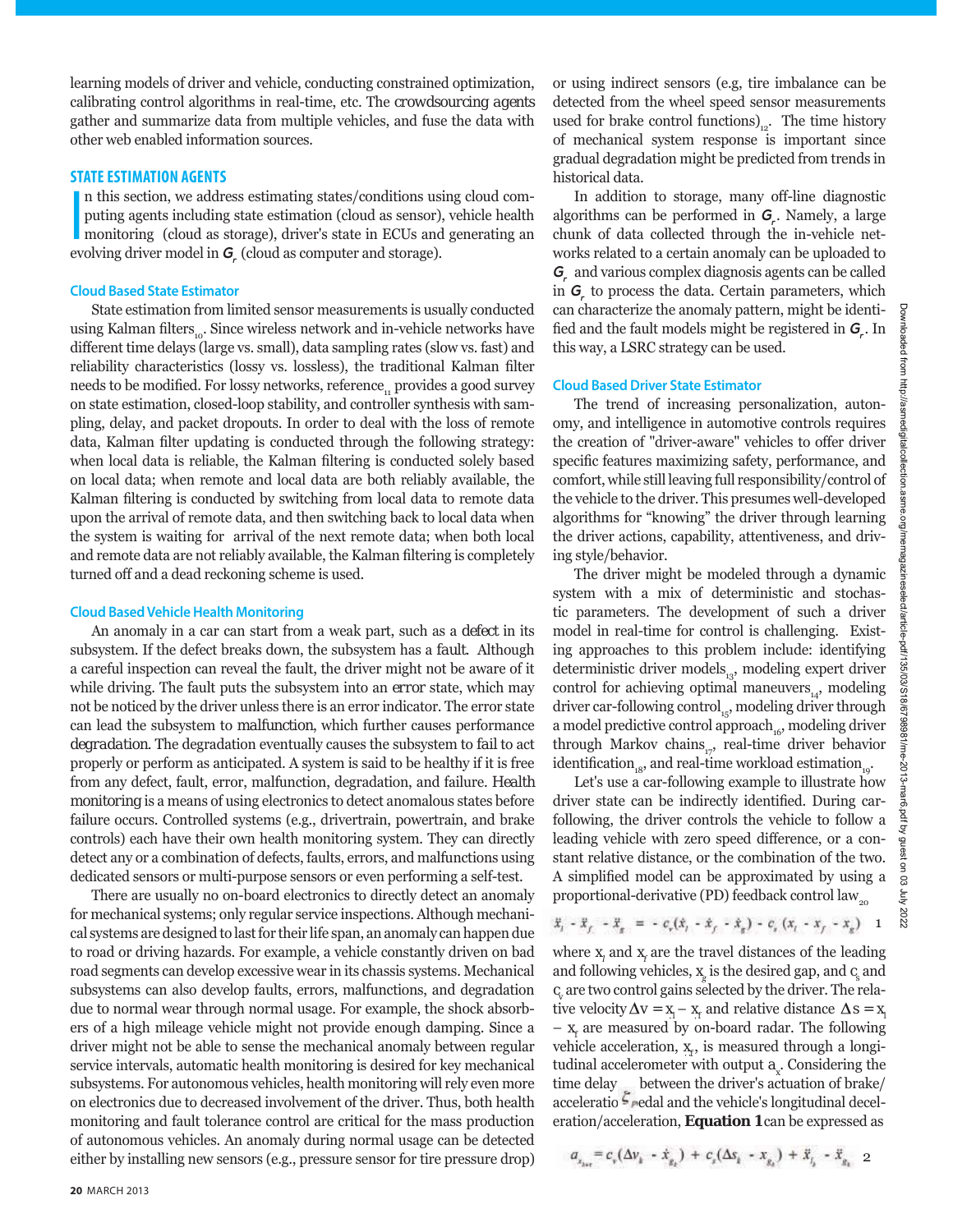**Equation 2** is a second order system, the response time  $t_p$  and the damping ratio  $\mathcal{L}_p$  can be computed as soon as the control gains  $c_s$  and  $c_v$  are identified

$$
t_p = \frac{2\pi c_s}{\sqrt{4c_s - c_v^2}}, \zeta_p = \frac{c_v}{2\sqrt{c_s}}
$$

which are determined from the driver's driving behavior. Reference  $\delta$  introduces an evolving model to identify multiple sets of  $c<sub>s</sub>$  and  $c<sub>v</sub>$ , and uses them to compute the corresponding sets of  $t_{\rho}$  and  $\zeta_{\rho}$  so as to characterize the driving behavior in real-time under different conditions, e.g. leisure, normal, and aggressive driving. The evolving modeling approach offers flexibility in developing models that match the performance of a wide variety of drivers under different circumstances, but is rather limited for on-board applications due to its evolving structure, number of clusters, and corresponding linear models that can significantly vary for different drivers. However, it fits very well into the cloud-computing paradigm since it allows storage of the models associated with different behaviors in the cloud and the creation of a detailed summary of driver behaviors over extended periods.

#### **CLOUD BASED SUPERVISORY CONTROL AGENTS**

The control computations<sub>21, 22</sub> can be conducted in  $G_r$  in a pseudo-real-time fashion to conform to wireless communication constraints.  $G_r$  clones its software onto multiple virtual machines at run-time for individual he control computations<sub>21, 22</sub> can be conducted in  $G_r$  in a pseudo-real-time fashion to conform to wireless communication constraints.  $G_r$  clones its software onto multiple virtual machines at run-time for individual vehicles to dynamics to be controlled. Errors, variations in the model parameters, and disturbances in these models negatively affect the control performance. It is known that accurate real-time parameter identification and adaptation of these models can greatly improve the control performance, for example, using the indirect adaptive control method<sub>33</sub>. Due to the computation and storage limitation, ECUs cannot readily perform robust real-time parameter identification for each model. Those tasks can be conducted in *Gr* .

The collection of multiple models, once validated through a validation process conducted in *Gr* , can, for example, be used for storing the historical record of the identified model parameters for health monitoring. With multiple validated models, the so-called falsified adaptive control approach might be applied<sub>24</sub>. Those models might also be used for designing model predictive control (MPC)  $_{25}$ , and the MPC agent can be run using the optimization software in  $G_r$  to find the control parameters based on the evolving models, effectively functioning as an adaptive MPC (AMPC).

#### **Fuel Economy Optimization Agent**

The fuel economy route and speed optimization problem can be summarized as follows:

**Fuel Economy Route & Speed Optimization (FERSO):** *Given a starting location*  $X^0$ *at time t<sub>o</sub> and a destination location*  $X^f$  *with terminal time t<sub>i</sub>, find the optimal route from all the routes connecting X<sup>0</sup> and Xf such that*

- *the fuel consumption of finishing the route is minimized*
- *vehicle dynamical constraints are obeyed*
- $t_f t_o < \Delta t$  for a given positive real number

and find the optimal travel speed profile such that when the vehicle uses such a travel speed profile (e.g., with cruise control), the vehicle's fuel consumption can be further optimized.

A FERSO agent solves a FERSO problem through a constrained optimization using dynamic information from the traffic, the road surface, the road geometry, the vehicle and its powertrain models, etc. Due to the complexity of constrained optimization, such a FERSO agent needs to run its computation in *Gr* .

In the following we consider a specific FERSO agent that optimizes the speed profile under the assumption that the route is given, and the preview of the road grade and speed limits along the route are available. The approach uses data from  $G_r$  and the invehicle network. In  $G<sub>r</sub>$ , data including those from geographical information systems (GIS), traf fic patterns, and speed limits are used together with vehicle models stored in  $G_r$ . All the available vehicle data such as the initial starting location, final destination, and optionally any waypoints, is transmitted from the in-vehicle networks to *Gr* . The optimization is conducted by using an optimization agent in  $G_r$  and the optimal velocity profile is displayed to the driver through a human-machine interface (HMI). **Figure 3** illustrates such an approach and the details can be found  $\text{in}_{\scriptscriptstyle{4}}$ .



**FIG. 3 Vehicle speed profile optimization using a Fuel Economy Route & Speed Optimization (FERSO) agent**

The traditional suspension system provides a compromise among ride control, ride comfort, and driving safety. Ride control requires limiting the sprung-mass motion within the available design constraints, ride comfort requires isolating the sprung mass from the road disturbance while meeting the available suspension space and wheel travel requirements  $_{\mathrm{26}}$  and vehicle handling and driving safety in general requires keeping the tire in contact with the road by reducing wheel hop. The suspension spring rates are designed to produce rigid body heave, pitch, and roll modes with frequencies in the range of 1 to 2 Hz. The levels of damping are designed to provide good ride comfort and at the same time to provide a certain level of ride control. For example, good secondary ride (i.e., elimination of high-frequency ripples) needs lower level suspension damping and in general an overall soft suspen-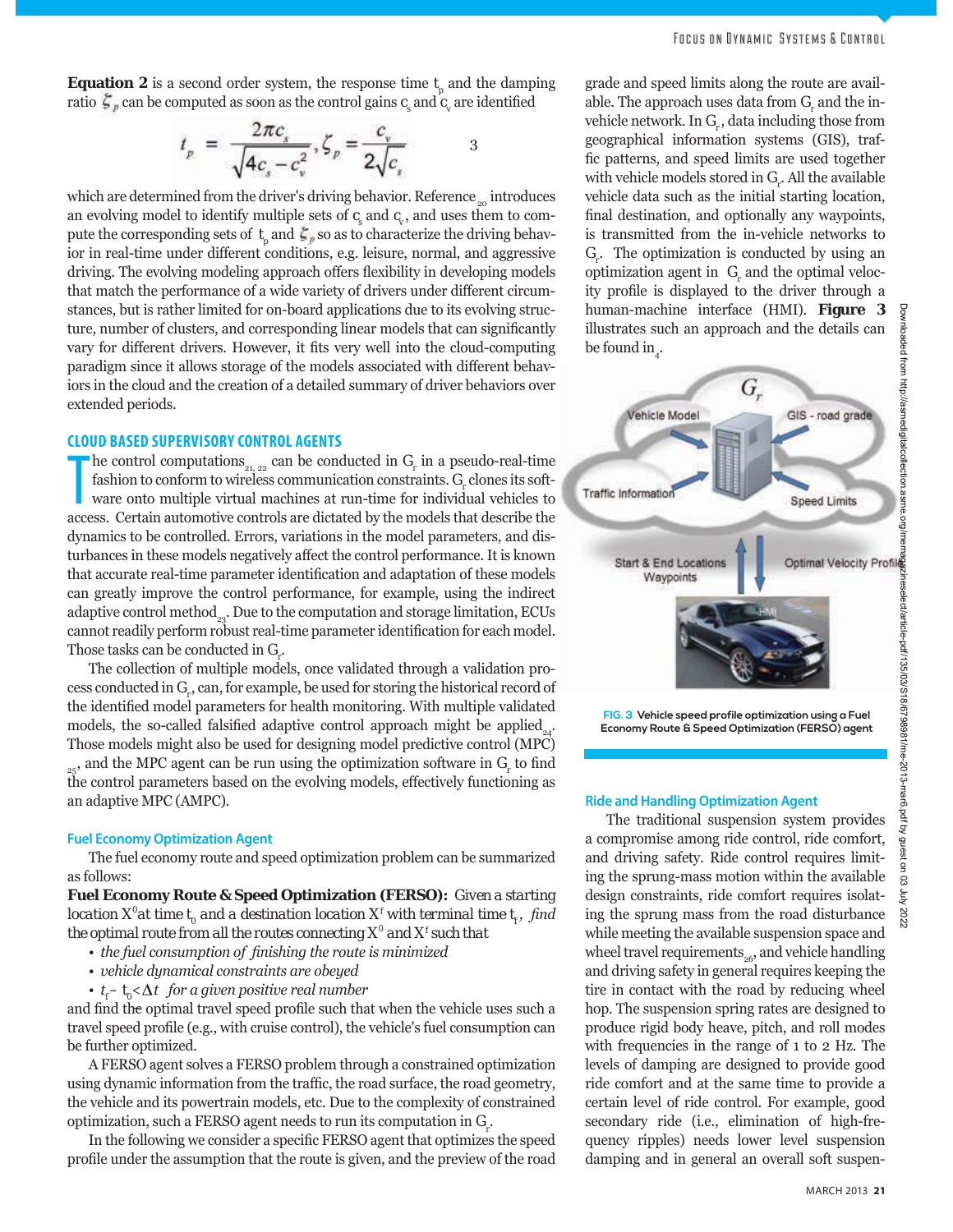

**Fig. 4 Flow-chart for DAAS functions**

sion setting. However, if it is too soft, primary ride (i.e., elimination of low-frequency bumps) and vehicle handling could suffer.

For vehicles equipped with controlled suspensions, the conflict between primary and secondary ride for traditional suspensions can be reduced through adaptation to different road and driving conditions. The suspensions are actively controlled for

optimizing the vehicle's ride control, ride comfort, and vehicle handling and driving safety. Through intelligence, i.e., computers, the actively controlled suspensions can incorporate several advantageous features such as:

- **road adaptive control**
- **ride/handling feedback control**
- **road preview control**
- **abnormal road mitigation**

Majority of such suspension controllers considered so far are road adaptation and handling feedback controls<sub> $66$ </sub>, namely, the controller adjusts the suspension damping or stiffness or forces reactive to the measured or estimated road disturbance (e.g., road roughness) and to the driver's control of braking, throttling, or steering. Some suspension controllers take road preview data into account<sub>27, 28</sub>, where the suspension controller is adjusted with respect to the previewed road. For abnormal road conditions such as potholes and road edges, the suspension control can take predictive actions to mitigate the consequences of driving over those abnormal road situations.

While road preview can be conducted through vision sensors, they can also use the CCS to collect crowdsourcing data from individual vehicles driving over the abnormal roads. The Ride and Handling Optimization (RHO) agent uses the preview road profiles stored in to optimize the suspension control. The control action of the RHO agent can be summarized as follows:

• if the road data in  $G_r$  shows rough terrain ahead, the RHO agent will be called to optimize the suspension control command to maximally isolate the secondary ride and at the same time to achieve a certain level of acceptable ride control

• if the road data in  $G_r$  shows rough terrain together with primary ride contents, the RHO agent will be called to optimize a balanced cost which is a function of ride comfort, the ride control, and drive safety

 $\cdot$  if the road data in  $G_r$  shows heavy traffic in the road ahead, the RHO agent will be called to maximize driver safety (e.g., using maximum damping or suspension force to keep the wheel on road in order to prepare the vehicle for emergency maneuvering)

#### **REFERENCES**

**1** Aoyama, M., 2012 "Computing for the Next Generation Automobile," *Computer*, 45(6), pp. 32-37.

**2** Mell, P., and Grance, T., 2011, *NISTDefinition of Cloud Computing*, Special Publication 800-145, National Institute of Standards and Technology, U.S. Dept. of Commerce.

**3** Furht, B., and Escalante, A., 2011, *Handbook of Cloud Computing*, Springer.

**4** Wollaeger, J., Kumar, S., Onori, S., Cairano, S. , Filev, D., Ozguner, U., and Rizzoni, G., 2012, "Cloud-Computing Based Velocity Profile Generation for Minimum Fuel Consumption: a Dynamic Programming Based Solution," *American Control Conference*.

**5** Li, Z., Chen, C., and Wang, K., 2011, "Cloud Computing for Agent-Based Urban Transportation Systems," *IEEE Intelligent Transportation Systems*, 26(1), pp.73-79.

**6** Ford Motor Company, 2012, *MyFord Mobile: Communicate with Your Ford Focus Electric,* http://media.ford.com/images/10031/MyFord\_Mobile.pdf.

**7** AUTOSAR, http://www.autosar.org/

**8** Iwai, A., and Aoyama, M., 2011, "Automotive Cloud Service Systems Based on Service-Oriented Architecture and Its Evaluation," *IEEE 4th International Conference on Cloud Computing.*

**9** Wang, F., 2008, "Overview of Agent-based Control and Management for NCS," *Networked Control Systems Theory and Application*, edited by F. Wang and D. Liu, Springer.

**10** Grewal, M., and Andrews, A., 2001, *Kalman Filtering: Theory and Practice Using Matlab,* Wiley.

**11** Hespanha, J., Naghshtabrizi, P., and Xu, Y., 2007, "A Survey of Recent Results in Networked Control Systems," *Proc. of the IEEE,* 95(1), pp. 138-162.

**12** Lu, J., Filev, D., and Johnson, L., 2011, "Real-time Tire Imbalance Detection Using ABS Wheel Speed Sensors," *SAE International Journal of Materials and Manufacturing.*

**13** Macadam, C., 2003 "Understanding and Modeling the Human Driver," *Vehicle System Dynamics,* 40(1-3), pp. 101-134.

14 Velenis, E., Tsiotras, P., and Lu, J., 2008, "Optimality Properties and Driver Input Parameterization for Trail-braking Cornering," *European J. of Control,* 14(4).

**15** Burnham, G., Seo, J., and Bekery, G., 1974, "Identification of Human Driver Models in Car Following," *IEEE Trans. on Automatic Control,* 19(6), pp. 911-915.

**16** Prokop, G., 2001, "Modeling Human Vehicle Driving by Model Predictive Online Optimization," *Vehicle System Dynamics*, 35(1), pp. 19-53.

**17** Pentland, A., and Liu, A., 1999, "Modelling and Prediction of Human Driver Behavior," *Neural Computation*, 11, pp. 229-242. **18** Lu, J., Filev, D., Prakah-Asante, K., and Tseng, F., 2009, "From Vehicle Stability Control to Intelligent Personal Minder: Real-time Vehicle Handling Limit Warning and Driver Style Characterization," *Proc. of IEEE Symp. Series on Comp. Intelligence.*

**19** Prakah-Asante, K., Filev, D., and Lu, J., 2010, "Hybrid Intelligent System for Driver Workload Estimation for Tailored Vehicle-Driver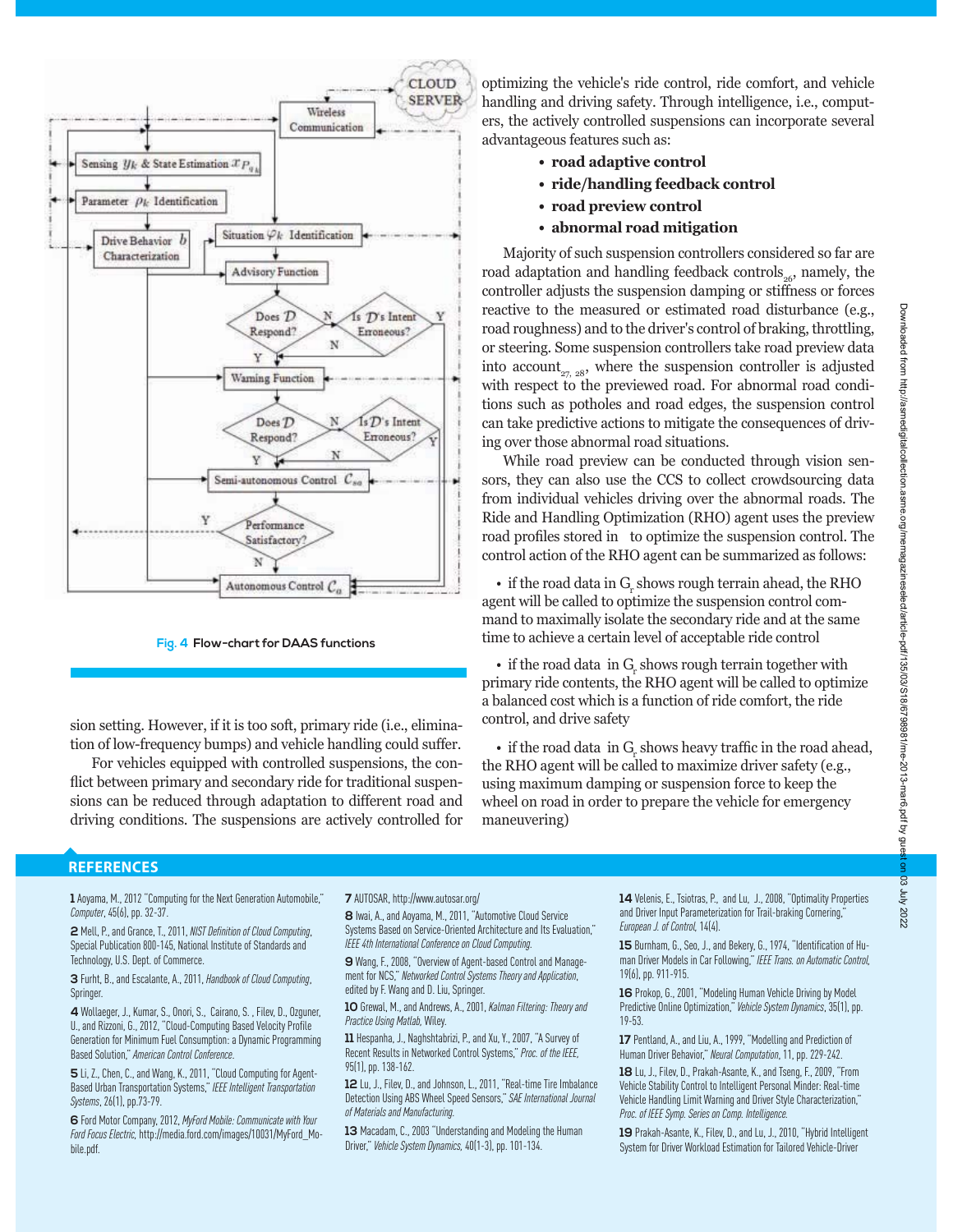The RHO agent might also be used with other automotive controls to enhance other aspects of vehicle performance.

#### **Driver Assistance and Active Safety Agent**

Driver-assistance (DA) systems monitor, classify, and determine driving conditions where a driver needs to be reminded of potential danger or be assisted with additional control authority to enhance his control or reduce his workload. The driving conditions are classified based on driver intent, driving scenario, deviation from normal driving, and driver control action. A suite of DA features can currently be found in vehicles<sub>20</sub> including adaptive cruise control, lane departure warning, lane keeping aid, driver alert, auto high beam, traffic sign recognition, active park assist, blind spot information system, hill start assist and speed limiter. Other DA features, such as lane change assistance, intelligent speed advice, night vision, driver drowsiness detection, hill descent control, traffic jam assist $_{30}$ , are also being developed.

Active safety (AS) features involve autonomous actions, which are one step further from DA. Such AS features focus on avoiding accidents or mitigating injury/damage due to unavoidable accidents through various vehicle controls. Notable AS features in production<sub>31</sub> include electronic stability control (ESC)<sub>32</sub>, roll stability control $_{33}$ , collision mitigation by braking, curve control, emergency steering assist<sub>34-35</sub>, and multi-collision braking <sub>36-37</sub>.

The combination of DA and AS is denoted as driver assistance and active safety (DAAS). Due to the involvement of drivers and driving scenarios, DAAS features need to be both scenario-aware and driver-aware. Our focus here is on the *DAAS agents* that use data from  $G_{\!\scriptscriptstyle\mu}$  and from in-vehicle networks to help identify conditions to support or enhance the traditional DAAS features.

**Figure 4** shows the action flow of the operations used in a DAAS agent, which combines data  $y_k$  from on-board sensors, estimated plant state  $x_{p_k}$ , and vehicle, driver, and community states. The parameter  $\rho$  is first deduced from on-board data, state estimation, and data from  $G_r$ . The driver behavior is next determined from sensor data, previous calculations, and cloud

data representing the recorded driver behavior. The driving condition  $\varphi$  is also determined from on-board and cloud data. If a condition in which the driver needs to be reminded is present, the DAAS agent first sends out advisory information presented through an HMI device. If a condition where driver attention is not compatible with the demand on the driver (after the advisory display), the DAAS agent will issue a warning signal. Based on the way in which the driver responds to the advisory or warning info, the DAAS agent determines further actions. For example, if the driver is not responding to the warning signal, the agent will initiate a semi-autonomous action through  $C_{\alpha}$  that can take aggressive control measures to operate the vehicle but still tries to follow the driver's general intent. If after the  $C_{s}$ 's action, the motion of the vehicle does not achieve the desired safety level, the agent will initiate an autonomous controller  $C_a$  that can override the driver's intent and automatically control the vehicle (e.g., either stopping the vehicle or reducing the vehicle speed). While the decision making itself can be performed on ECUs, much of the information used for the decision making such as the state of the driver, the vehicle, the road, the traffic, etc. and their utilizations need to be performed in  $G<sub>r</sub>$ .

The proposed DAAS agents can be used for many scenarios. For example, a vehicle path anomaly might be determined by comparing the host vehicle trajectory with the community trajectory deduced from all surrounding vehicles; the safe path to which the vehicle can escape when there is an emergency or an avoidable accident or after the vehicle has been engaged in a collision can be deduced from cloud information about the traffic together with the local sensor measurements. Another example is that all driver assist features try to warn the driver without knowing if the driver prefers this or not and DAAS features can be personalized by utilizing the learned driver behavior registered in *G<sub>r</sub>*. A driver behavior centric approach is required if a warning needs to adapt to driver at any specific time during driving.

#### **Crowdsourcing Agents**

Individual vehicles can sense road and traffic conditions using on-board sensors. The sensed data can then be uploaded to *G* and stored under specific labels. The average behavior of all the vehicles traveling within close time and spatial proximity is called

Downloaded from http://asmedigitalcollection.asme.org/memagazineselect/article-pdf/135/03/S18/6798981/me-2013-mar6.pdf by guest on 03 July 2022et/article-pdf/135/03/S18/6798981/me-2013-mar6.pdf by gu  $\overline{S}$ July 202:

Downloaded from

redigitalcollection

asme.org/memagazinesel

Communication and Interaction," *Proc. of IEEE Conf. on Systems, Man, & Cybernetics.*

**20** Filev, D., Lu, J., Tseng, F., and Prakah-Asante, K., 2011, "Real-time Driver Characterization During Car Following Using Stochastic Evolving Models," *Proc. of IEEE Conf. on Systems, Man, & Cybernetics.*

**21** Hrovat, D., Tseng, H., Lu, J., Deur, J., Assadian, F., Borrelli, F., and Falcone, P., 2011 "Vehicle Controls," *The Control Handbook: Control System Applications*, William S. Levine.

**22** Hrovat, D., Jankovic, M., Kolmanovsky, I., Mahner, S., and Yanakiev, D., 2011, *Powertrain Control*, The Control Handbook: Control System Applications, William S. Levine.

**23** Ioannou, P., and Fidan, B., 2006, *Adaptive Control Tutorial,* SIAM. **24** Safonov, M., and Tsao, T., 1997, "The Unfalsified Control Concept and Learning," *IEEE Trans. on Automatic Control*, 42(6), pp. 843-847. **25** Hrovat, D., Cairano, S., Tseng, H., and Kolmanovsky, I., 2012, "The Development of Model Predictive Control in Automotive Industry: a Survey," *IEEE Multi-Conference on Systems and Control.*

**26** Hrovat, D., 1997, "Survey of Advanced Suspension Developments and Related Optimal Control Applications," *Automatica,* 33(10), pp.1781-1817.

**27** Tomizuka, M., 1976, "Optimum Linear Preview Control with Application to Vehicle Suspension - Revisited," *Trans. of ASME on J. of Dynamic Systems, Measurement and Control,* 98(3), pp.309-315.

**28** Hrovat, D., 1991, "Optimal Suspension Performance for 2-D Vehicle Models," *Journal of Sound and Vibration,* 146(1), pp. 93-110.

**29** Ford Motor Company, 2011, *Ford Focus and C-Max Customers Take New Technologies Onboard,* http://media.ford.com/news/fordfocusandcmaxcustomerstakenewtechnologiesonboard.htm.

**30** Ford Motor Company, 2012, *Ford Develops Traffic Jam Assist and New Parking Technology to Help Address Future Mobility Challenges,* http:// media.ford.com/article\_pdf.cfm?article\_id=36722.

**31** Ford Motor Company, *Ford, Volvo and Jaguar Developing 'Intelligent' Safety Systems of Tomorrow,* http://media.ford.com/article\_display. cfm?article\_id=22078.

**32** Tseng, E. Ashrafi, B., Madau, D., Brown, T., and Recker, D., 1999, "Development of Vehicle Stability Control at Ford", *IEEE/ASME Transactions on Mechatronics,* 4(3), p223-234.

**33** Lu, J., Messih, D., Salib, A., and Harmison, D., 2007, "An Enhancement to an Electronic Stability Control System to Include a Rollover Control Function," *SAE Transactions,* 116, pp. 303-313.

**34** Floyd, F., 2010, "Continental Wants Emergency Steer Assist to Drive Cars Away from Accidents," *Motor Trend*, Jun. 16.

**35** Chakraborty, I., Tsiotras, P., and Lu, J., 2011, "Vehicle Posture Control through Aggressive Maneuvering for Mitigation of T-Bone Collisions," *IEEE Conference on Decision and Control*.

**36** Bickerstaffe, S., 2012, "Conti Puts the Brakes on Secondary Collisions: Emergency Braking Function Stops the Car after the First Impact," *Automotive Engineer*, July 19.

**37** Zhou, J., Lu, J., and Peng, H., 2010, "Vehicle Stabilisation in Response to Exogenous Impulsive Disturbances to the Vehicle Body," *International Journal of Vehicle Autonomous Systems*, 8(2/3/4), pp. 242-262.